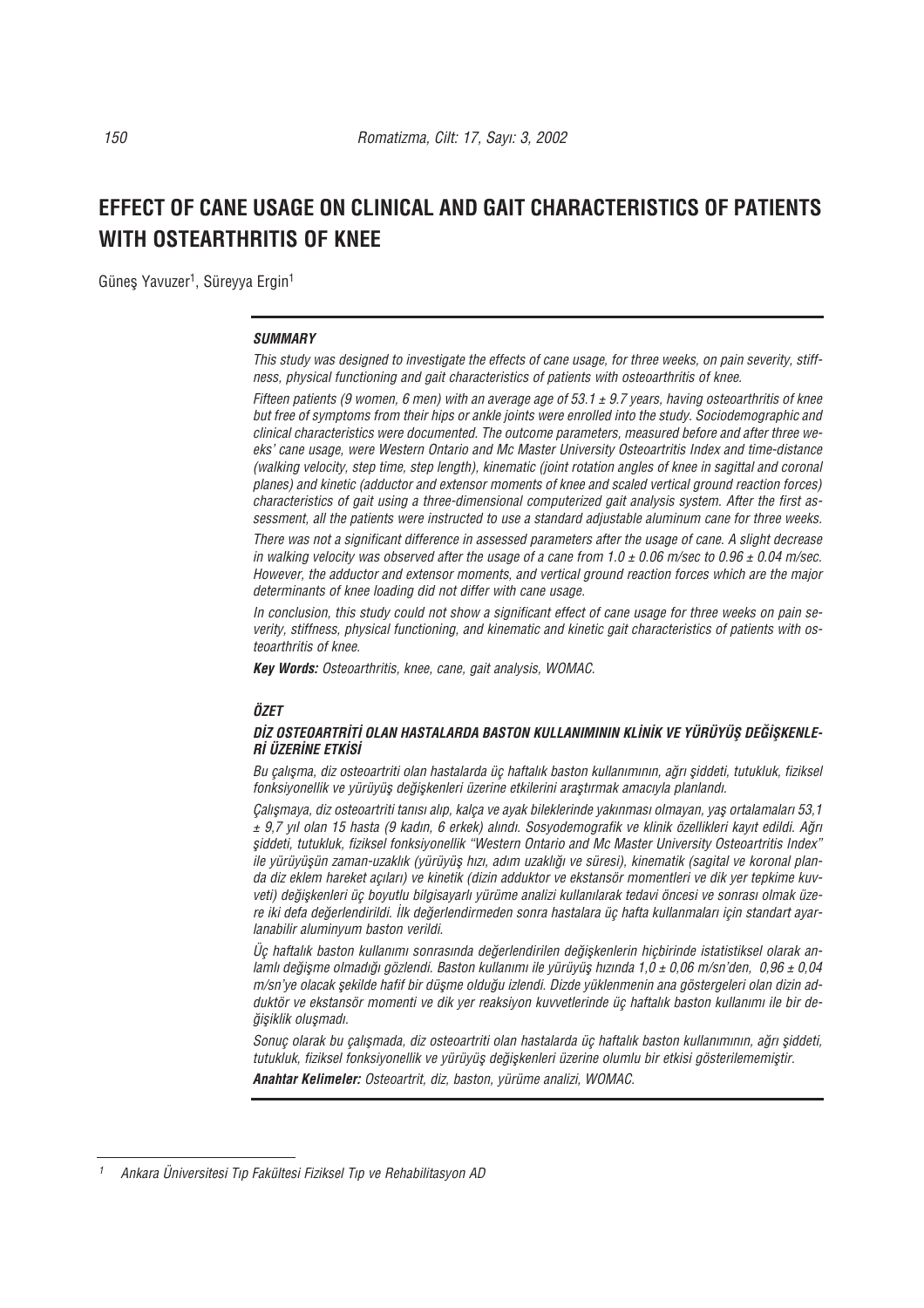## **INTRODUCTION**

Osteoarthritis (OA) is the most prevalent joint disease in older adults, and knee is the second most commonly afflicted joint of osteoarthritis. According to the American College of Rheumatology (ACR) Guidelines for the Medical Management of Osteoarthritis, the goals of management for patients with OA of the knee are to control pain and other symptoms, maintain/improve joint mobility, minimize disability, and educate patients and their families about the disease and its therapy (1). The Guideline specify ambulatory assisstive devices under the "non-pharmacological therapy modalities". Canes are among the most commonly prescribed ambulatory devices. They are helpful in unloading painful joints and in stabilizing the ambulation in patients with impaired balance (2). In physical medicine and rehabilitation clinics, patients with knee OA are usually instructed to use canes to protect the involved joints from mechanical damage and prevent overloading of the knees (3).

In most of the western countries, canes are the symbol of power and aristocracy (4). However, in Turkey, many patients with osteoarthritis are usually psychologically unprepared to accept an ambulatory aid and they usually suggest that they feel older or disabled while using a cane.

Although there are several studies in the literature regarding the effects of cane usage on biomechanics of hip joint, biomechanical characteristics of knee joint has not been investigated before (5-7). This study was designed to investigate the effects of cane usage on pain severity, stiffness, physical functioning and gait characteristics of patients with osteoarthritis of knee.

## **MATERIAL AND METHOD**

Subjects were 15 patients (9 women, 6 men) with an average age of 53.1  $\pm$  9.7 years. Knee radiographs (weight-bearing, antero-posterior view xrays) were used to demonstrate the degree of OA in terms of joint space narrowing and osteophyte formation. Entry criteria consisted of, willingness to participate in the study, being older than 40 years of age, and having radiographic evidence of Kellgren and Lawrence grade II-III OA of the knee. Osteoarthritis of the hips, ankles and feet were ruled out during the medical history. The subjects had OA of the knees and associated symptoms (joint pain, tenderness, swelling, crepitus and improved mobility) for more than 2 years. However, none of the subjects had any type of surgery or had been using cane.

Patients were evaluated twice, before and after 3 weeks of cane usage. Canes were the standard adiustable aluminum functional grip canes. Height of the cane was adjusted so that the top of the cane corresponded to the top of the greater trochanter. The lower tip of the cane was placed at a point 15cm. lateral to the litle toe (8). After the initial evaluation, all of the patients were trained for three-point walking using cane and for shifting weight to cane, by the same physiotherapist. Patients were instructed to use their cane in the hand, contralateral to the most symptomatic side, for three weeks inside and outside their house.

The outcome parameters, measured before and after the intervention (three weeks' cane usage) were 1) Pain, stiffness and physical functioning subscores of Western Ontario and Mc Master University Osteoartritis Index (WOMAC) 2) Time-distance, kinematic and kinetic characteristics of gait using a three-dimensional computerized gait analysis system.

WOMAC is a tri-dimensional, disease-specific, self-administered, health status measure. It probes clinically important, patient-relevant symptoms in the areas of pain, stiffness and physical function in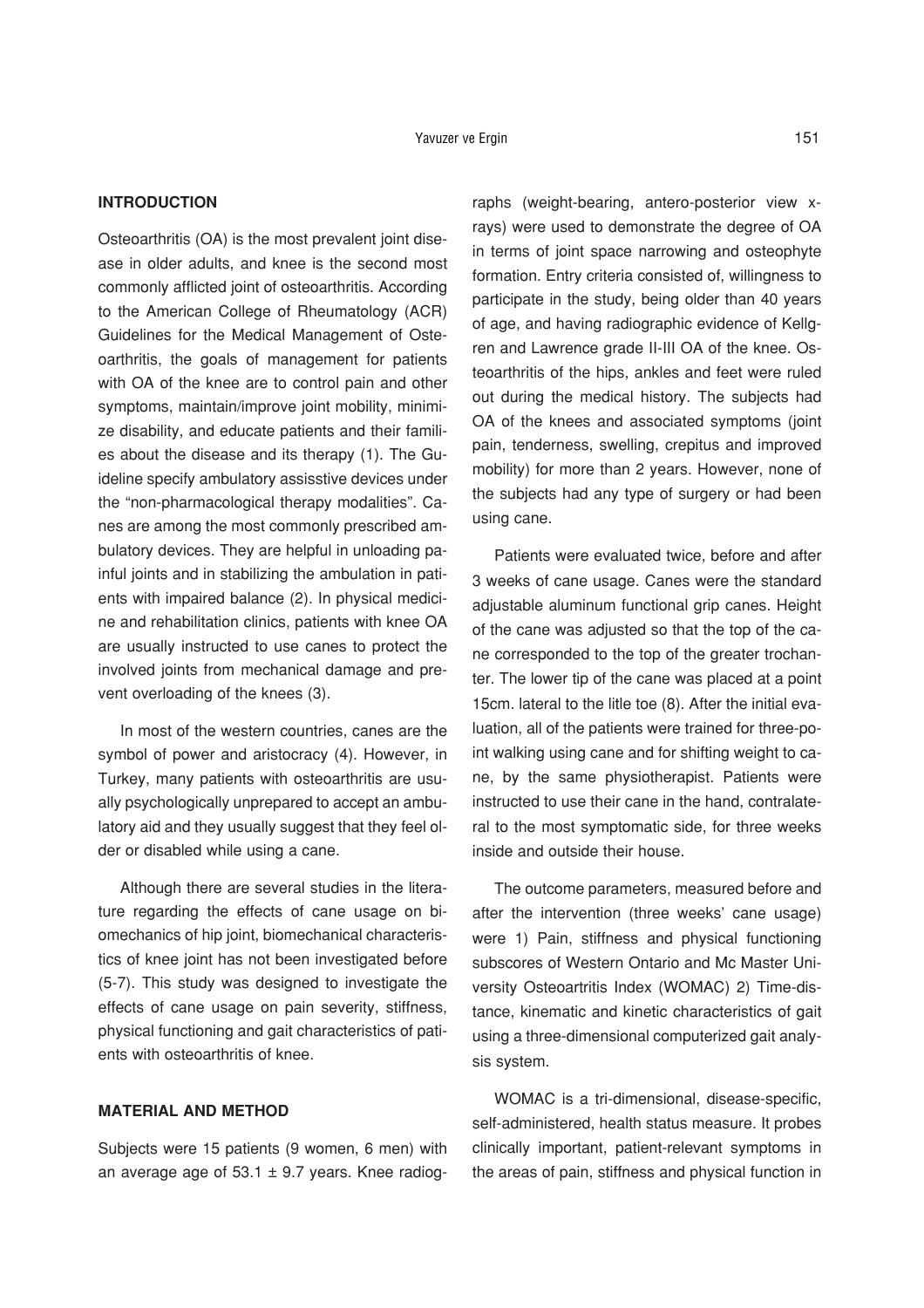patients with the hip and/or knee. The index consists of 24 questions (5 pain, 2 stiffness, 17 physical function) and can be completed in less than 5 minutes. WOMAC is valid, reliable, and sufficiently sensitive to detect clinically-important changes in health status following a variety of interventions (9- 10).

Computerized gait analysis has been used to quantify objectively the changes on biomechanics of walking for patients with knee OA. Sagittal plane knee joint rotation angles, peak extensor and adduction moments and peak scaled vertical ground reaction forces are the most recommended variables for the outcome studies of knee OA (11-16). Fifteen passively reflective markers were placed on standard and specific anatomical landmarks: sacrum, bilateral anterior superior iliac spine, middle thigh, lateral knee (directly lateral to axis of rotation), middle shank (the middle point between the knee marker and the lateral malleolous), lateral malleolous, heel and forefoot between the second and third metatarsal head (17). After the subjects had been instrumented with retro-reflective markers, they were instructed to walk at a self-selected speed over a 10-meter walkway during which data capture was completed. Best data of three trials used in analysis. The trial, in which all the markers were clearly and automatically identified by the system, was determined as best data. Three dimensional gait data were collected with the Vicon 370 system<sup>a</sup> and two Bertec forceplates. Concomitant vidotape recordings of the subjects' gait were also performed. Five cameras recorded (at 60Hz) the three-dimensional spatial location of each marker as the subject walks. Time-distance (walking velocity, step time, step length), kinematic (joint rotation angle of knee in sagittal and coronal plane) and kinetic (scaled vertical ground reaction forces, extensor and adductor moments of knee) variables were processed using Vicon Clinical Manager software. Calibration of the motion analysis system was performed daily. Anthropometric data including height, weight, leg length and joint width of the knee and ankle were collected.

Data analysis was performed using SPSS for Windows version 9.0<sup>b</sup>. Wilcoxon matched-pairs signed-ranks test was used to determine the differences of pain severity, stiffness, physical functioning and gait characteristics between walking with or without a cane.

## **RESULTS**

Mean  $\pm$  SD age of the fifteen patients was 53.1  $\pm$ 9.7 years. Nine of them were female, all of the patients had bilateral involvement (7 with grade II, 8 with grade III radiological evidence score) and the average disease duration was  $4.6 \pm 3.4$  years. Mean ± SD values for WOMAC and gait characteristics were presented in Table I. There was not a statistically significant difference between walking, with and without a cane, in terms of neither pain severity, stiffness, physical functioning, nor time-distance, kinematic and kinetic variables of gait. A slight decrease in walking velocity was observed while walking with a cane from  $1.0 \pm 0.06$  m/sec to 0.96 ± 0.04 m/sec. However, the adductor and extensor moments, and vertical ground reaction forces which are the major determinants of knee loading did not differ with cane usage.

## **DISCUSSION**

In this study we could not find a significant effect of cane usage, for three weeks, on pain severity, stiff-

a VICON, Oxford Metrics Limited, 14 Minns Estate, West Way, Oxford, OX2 OJB

b Statistical Package for the Social Sciences (SPSS) for Windows, Version 9.0; SPSS Inc., 444 N. Michigan Avenue, Chicago, IL.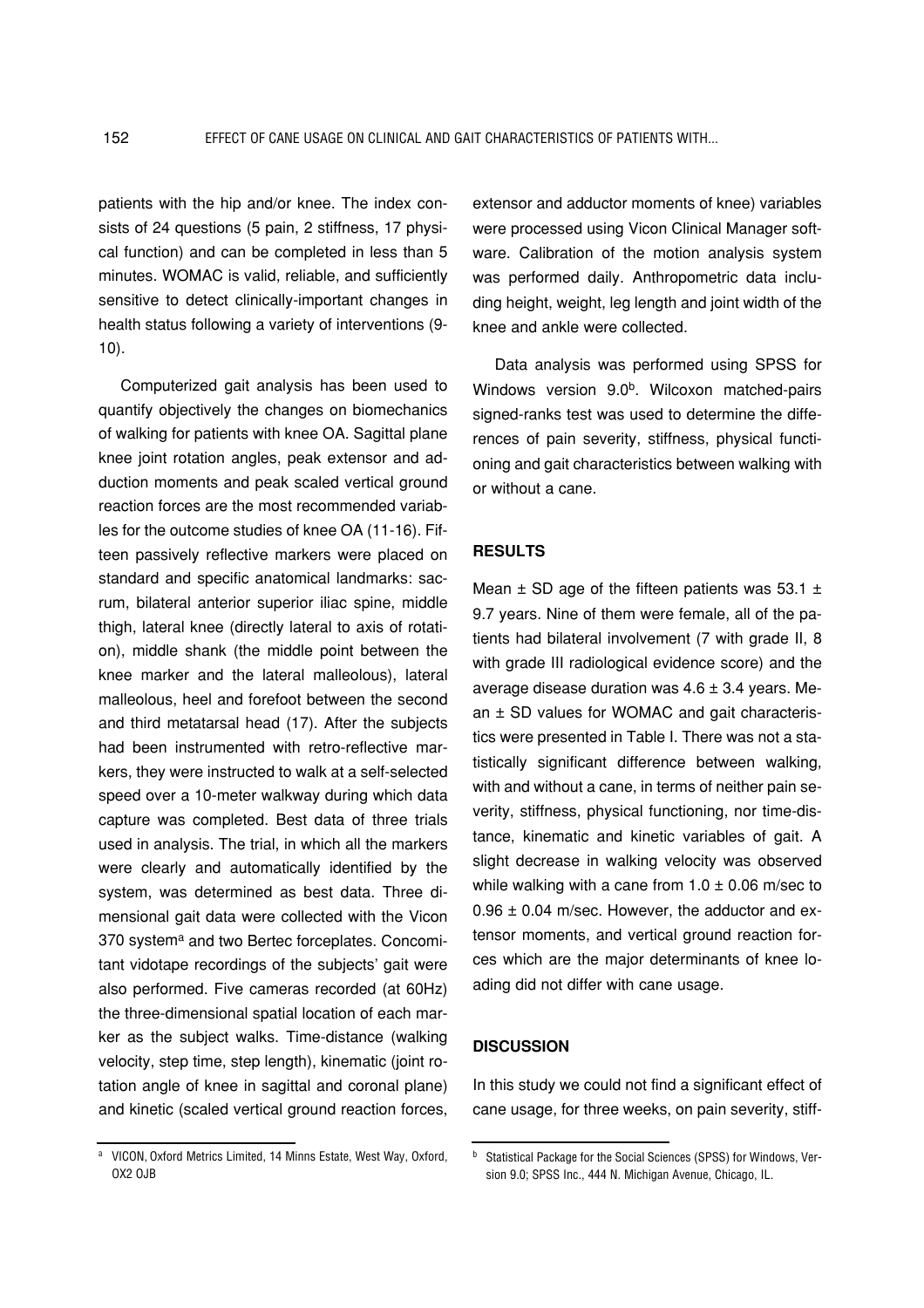|                                                                              | <b>Without cane</b> | With cane       | P     |
|------------------------------------------------------------------------------|---------------------|-----------------|-------|
| WOMAC pain                                                                   | $19.8 \pm 10.2$     | $19.6 \pm 10.0$ | 0.920 |
| <b>WOMAC</b> stiffness                                                       | $9.5 \pm 5.3$       | $9.6 \pm 5.0$   | 0.891 |
| <b>WOMAC</b> physical function                                               | $39.5 \pm 33.0$     | $39.4 \pm 33.5$ | 0.964 |
| Walking velocity (m/sec)                                                     | $1.0 \pm 0.06$      | $0.96 \pm 0.04$ | 0.873 |
| Step length (m)                                                              | $0.60 \pm 0.02$     | $0.62 \pm 0.04$ | 0.871 |
| Step time (sec)                                                              | $58.21 \pm 2.1$     | $60.11 \pm 3.2$ | 0.611 |
| Knee excursion in sagittal plane<br>(in degrees)                             | $64.1 \pm 11.2$     | $64.0 \pm 10.5$ | 0.989 |
| Knee excursion in coronal plane<br>(in degrees)                              | $21.2 \pm 0.8$      | $20.3 \pm 0.9$  | 0.912 |
| Knee extensor moment (Nw/kg)                                                 | $40.8 \pm 7.1$      | $41.8 \pm 5.6$  | 0.783 |
| Knee adductor moment (Nw/kg)                                                 | $0.18 \pm 0.16$     | $0.19 \pm 0.11$ | 0.785 |
| Vertical ground reaction force<br>1 <sup>st</sup> peak (Newtons/%bodyweight) | $89.0 \pm 4.7$      | $89.5 \pm 4.6$  | 0.978 |

**Table I: Mean values ± SD for WOMAC (pain, stiffness, physical function), walking velocity, step length, step time, excursion of knee in sagittal and coronal planes; vertical ground reaction force (1st peak) of patients with and without cane**

ness, physical functioning, and kinematic and kinetic gait characteristics of patients with osteoarthritis of knee. In previous studies, it has been shown that canes increase stability, augment muscle action and reduce the load on weight bearing structures (18). Decreasing the loads applied to damaged articular surfaces may help decrease the pain associated with osteoarthritis for some patients. Canes are are thought to decrease symptoms by decreasing loads on severely involved areas of the joint (2).

Being an objective and reliable tool, computerized gait analysis has been suggested for the outcome studies of knee OA (11-16). In order to document the effectiveness of cane usage on knee joint loading and gait deviations, we used knee excursion in sagittal and coronal plane, extensor and adductor moments of the knee and peak scaled vertical ground reaction forces. Instead of maximum and minimum joint rotation angles, total excursions has been used for kinematic analysis. Carlson et al. suggested to use the total excursion (peak flexion – peak extension joint rotation angles in degrees) of pelvis, hip, knee and ankle in the data analysis rather than actual maximum and minimum values to minimize errors inherent in minor changes in marker placement between sessions (19).

It has been shown that higher adductor and extensor moments are the major determinants of the higher loading at the knees with OA (14,15). The patients with knee OA try to reduce internal knee extensor moments to reduce the knee joint loading. Although computerized gait analysis could not measure the loading of knee joint directly, adductor and extensor moments and scaled vertical ground reaction forces are shown to be reliable enough to demonstrate joint loading. Our patients used the cane for three weeks before the second assessment. This period is enough to expect some changes in kinematic and kinetic gait parameters. Besides, at least pain severity should have been improved in the first week, if cane had significant effects on load distrubution of joints.

Kuan et al. investigated the effect of cane on gait of stroke patients and suggested that walking with a cane had kinematics more normal than tho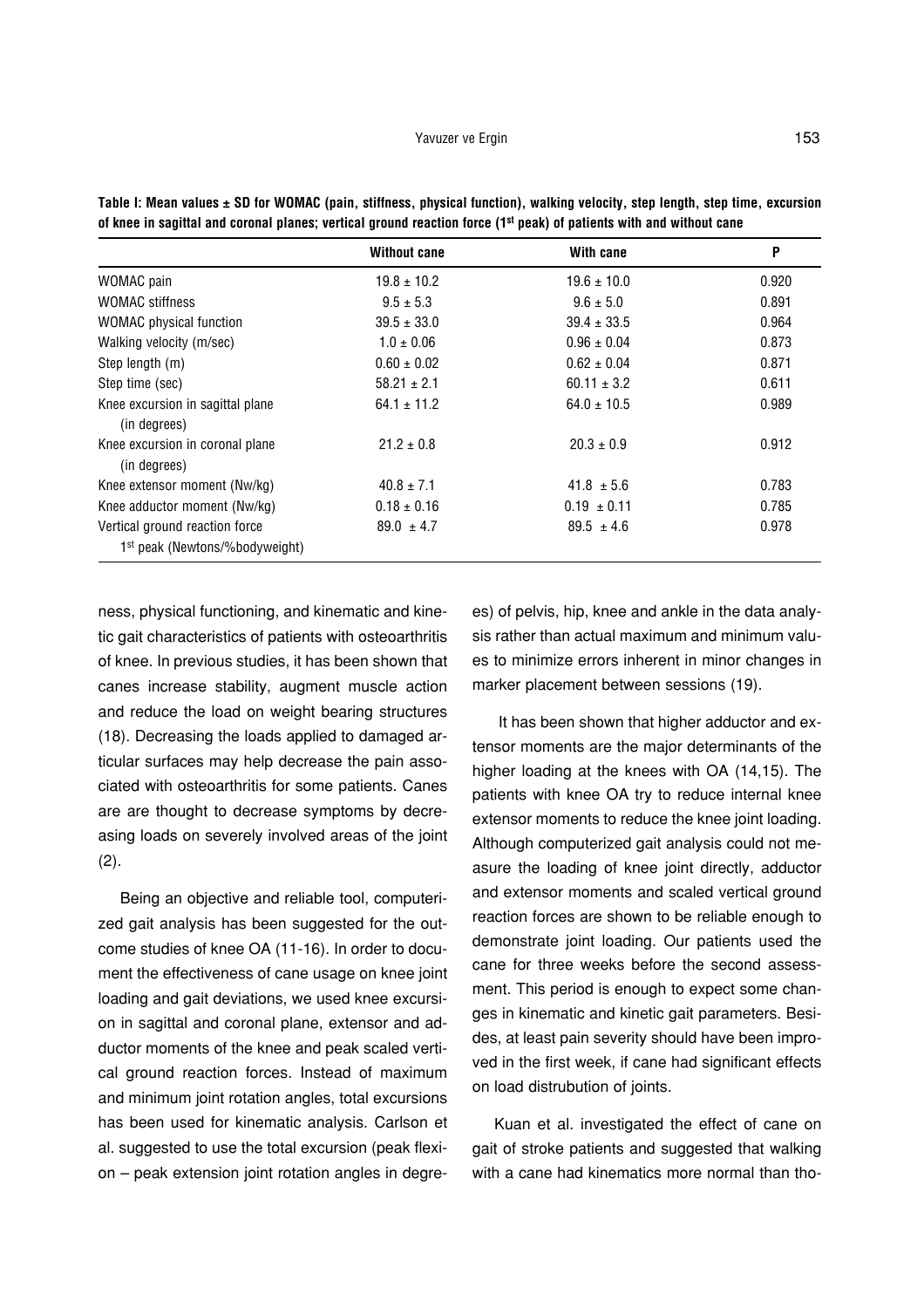se of patients without a cane (20). Ashton-Miller and associates studied the use of a cane by peripheral neuropathy patients and concluded that cane use significantly reduced their risk of losing balance on unstable surfaces (21). It is also well known that contralateral cane use can reduce total forces across the hip joint (22). However, the studies of 10 able-bodied subjects by Vargo et al. revealed that contralateral cane use did not result in uniformly decreased muscular activity around the knee joint (23). Contralateral cane usage is advised to maintain a resiprocal gait pattern; however, if this is not effective in reducing pain, a trial of ipsilateral cane usage has been recommended. Vargo et al did not report a difference betweeen contralateral versus ipsilateral cane usage in terms of reducing muscle activity at the knee (23). In their study, cane-assisted ambulation was not found to significantly lower strain magnitudes; however, tibial strain rates were significantly lowered by both ipsilateral and contralateral cane usage. They conclude that either ipsilateral or contralateral cane usage may be beneficial when lowering tibial strain rate is desired, such as in the treatment of tibia stress fracture or osteoarthrosis of the knee. In this study, our patients had bilateral pain and osteoartritic involvement of the knees, so that, changing the side of the cane would not be meaningful. Patients were instructed to use their cane in the hand, contralateral to the most symptomatic side.

In conclusion, this study could not show a significant effect of cane usage for three weeks on pain severity, stiffness, physical functioning, and kinematic and kinetic gait characteristics of patients with osteoarthritis of knee.

#### **REFERENCES**

- 1. Hochberg MC, Altman R, Brandt K, Clark B, Dieppe P, Griffin M, et al. Guidelines for the medical management of osteoarthritis: part II. Osteoarthritis of the knee. Arthritis Rheum 1995;38:1541-46.
- 2. Deathe AB, Hayes KC, Winter DA. The biomechanics of canes, crutches, and walkers. Crit Rev Phys Rehabil Med 1993;5:15-29.
- 3. Buckwalter JA. Cartilage repair in osteoarthritis. Ostoarthritis Diagnosis and Medical/Surgical Management. Moskowitz RW, Howell DS, Goldberg VM, Mankin HJ, Philadelphia, W.B. Saunders, 1992:91.
- 4. Lyu SR, Ogata K, Hoshiko I. Effects of a cane on floor reaction fprce and center of force during gait. Clin Orthop Rel Res 2000;375:313-9.
- 5. Krebs DE, Robbins CE, Lavine L, Mann RW. Hip biomechanics during gait. J Orthop Sports Phys Ther 1998;28:51-9.
- 6. McGibbon CA, Krebs DE, Mann RW. In vivo hip pressures during cane and load-carrying gait. Arthritis Care Res 1997;10:300-7.
- 7. Brand RA, Crowninshield RD.The effect of cane use on hip contact force. Clin Orthop 1980; 147:181-4.
- 8. Kumar R., Roe MC, Scremin OU. Methods for estimating the proper length of a cane. Arch Phys Med Rehabil 1995;76:1173-5.
- 9. Bellamy N. Musculoskeletal Clinical Metrology Lancaster UK: Kluwer Academic Publishers, 1993:320-9.
- 10. McConnell S, Kolopack P, Davis AM. The Western Ontario and McMaster Universities Osteoarthritis Index (WO-MAC): A review of its utility and measurement properties. Arthritis Care Res 2001;45:453-61.
- 11. Schnitzer TJ, Popovich JM, Andersson GBJ, Andriacchi TP. Effect of piroxicam on gait in patients with osteoarthritis of the knee. Arthritis Rheum 1993;36:1207-13.
- 12. Crenshaw SJ, Pollo FE, Ericka FC. Effects of lateral-wedged insoles on kinetics at the knee. Clin Orthop Rel Res 2000;375:185-92.
- 13. Goh JCH, Mech MI, Bose K, Khoo BC. Gait analysis study on patients with varus osteoarthrosis of the knee. Clin Orthop Rel Res 1993;294:223-31.
- 14. Kaufman KR, Hughes C, Morrey BF, Morrey M, An kn. Gait characteristics of patients with knee osteoarthritis. J Biomech 2001;34:907-15.